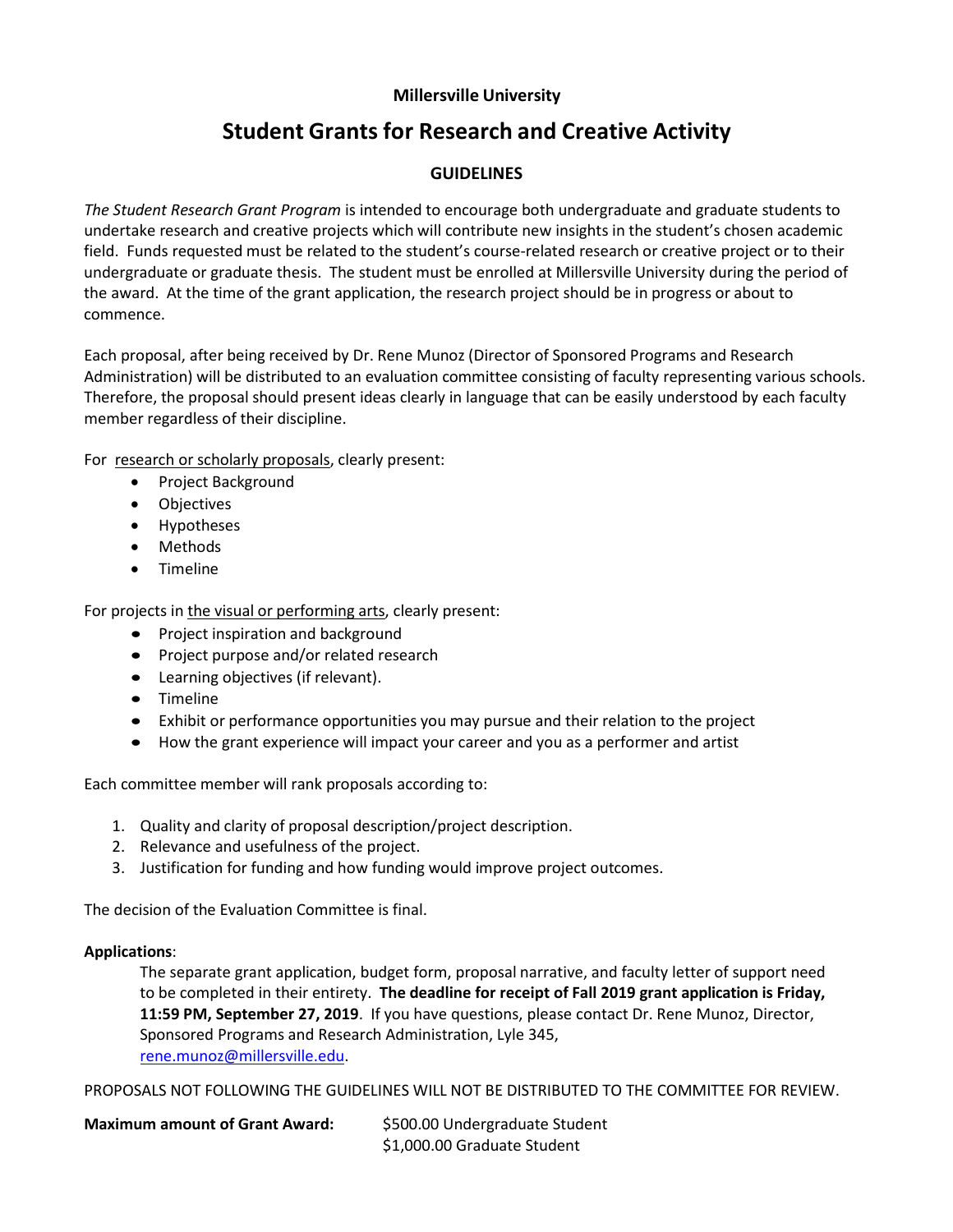# **Types of Proposals Funded:**

- 1. Activities involving student participation, such as performances, competitions, or other presentations at state, regional, or national conferences/meetings. Admission, competition, registration, and transportation costs will be covered up to the maximum award amount.
- 2. Support for travel involving a group of students to present research papers may also be requested.
- 3. Computer runs / processing charges.
- 4. Survey compilations / reproductions charges /mailing costs.
- 5. Archival, library and museum fees for research purposes, with associated travel costs/mileage.
- 6. Purchase of equipment, materials and supplies.
- 7. Purchase of books, DVDs CDs, CD-ROMs, etc.
- 8. Photocopies.
- 9. Publishing page charges. (Attach verification)
- 10. Shared research or creative projects.

The grant applicant agrees that any reusable books, instruments, equipment, supply, or other materials purchased with grant funds will become the property of the sponsoring academic department.

## **Grant Costs Not Reimbursed:**

- 1. Millersville University Tuition and/or Fees
- 2. Wages
- 3. Preparation or binding of theses
- 4. Equipment available through the sponsoring department or University.
- 5. Food
- 6. Membership in professional associations
- 7. Conference excursions or events that are not part of the regular conference fee

# **Time-Frame for Project:**

The student researcher has a maximum of one year from the time of the award to complete the project.

## **Proposal Narrative:**

- A clear, concise statement of the purpose and significance of the problem in non-technical language, easily understood by those not expert in the field. Describe how you will undertake the project for which you are requesting funding. If part of a group project, please clearly indicate your specific role in the project.
- Clearly present background, objectives, hypotheses, methodologies, performances, etc.
- Timeline
- For those presenting papers, poster, or other types of presentations at conferences, meetings, or workshops, or participating in competitions or in performances, proof of acceptance from the sponsoring organization will be necessary.

## **Budget Information Required:**

Itemize on the separate Budget Request Form project costs for each of the applicable budget categories. Include unit costs and show the calculation for each of the categories.

Total grant amount requested cannot exceed \$500 for Undergraduate Students or \$1,000 for Graduate Students

## **Letter of Support:**

Both undergraduate and graduate students must submit a letter of support from the sponsoring faculty member indicating the merit of the project. The letter must be on University letterhead and have an original signature from the faculty member.

## **Final Report:**

A final summary report of the completed project must be submitted to the sponsoring faculty member and to Dr.